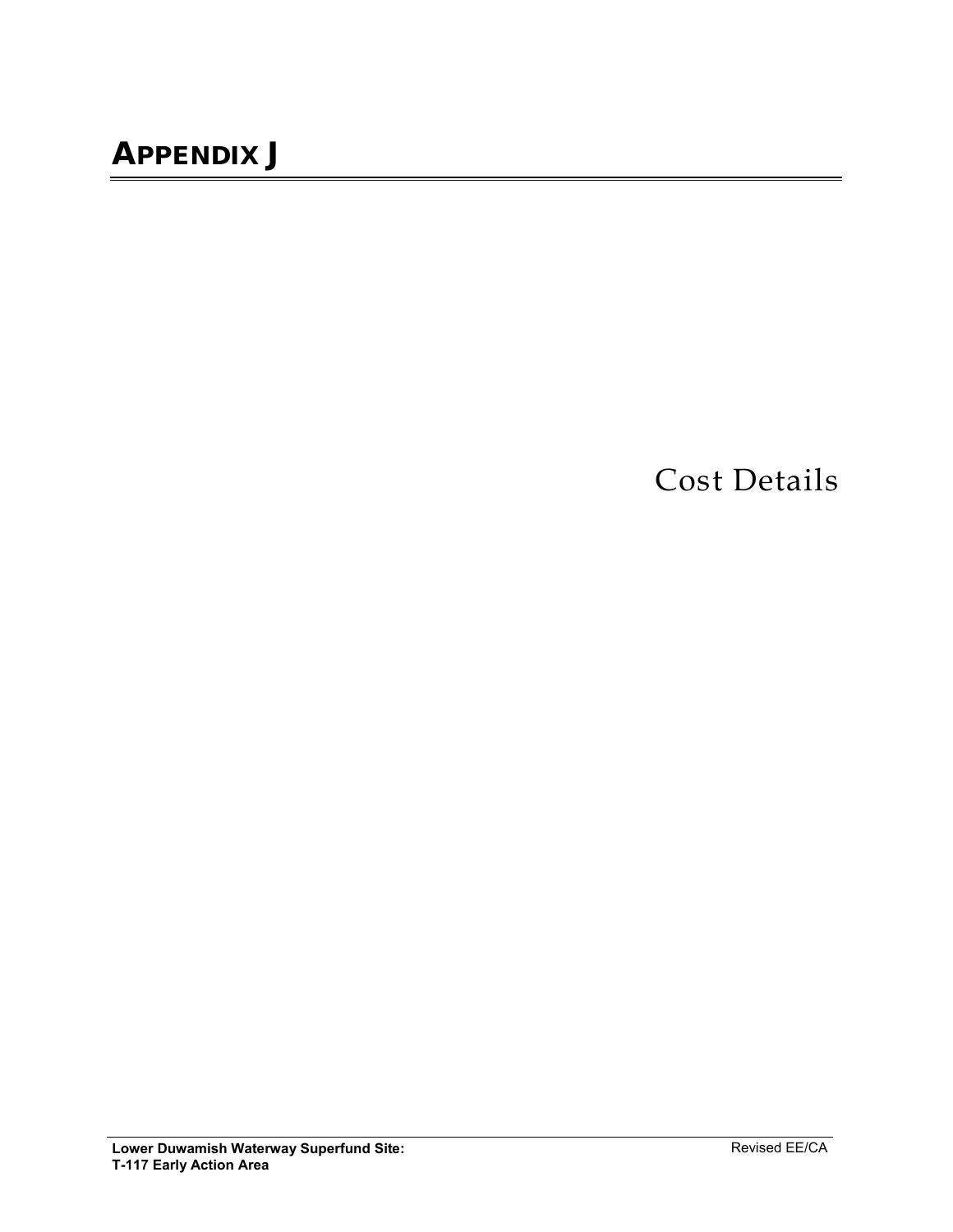# **Appendix J Cost Details**

Cost estimates for the T-117 Removal Action Alternatives are based on the area-specific details provided in this appendix. Costs were prepared by each participating firm as indicated below:

## **T-117 Upland Removal Area:**

Table J-1: T-117 NTCRA Cost Estimate – T-117 Upland Removal Area (AECOM)

## **Adjacent Streets and Residential Streets Removal Area**

 Table J-2: T-117 NTCRA Cost Estimate – Adjacent Streets and Residential Yards Removal Area (Integral Consulting, Inc.)

## **Sediment Removal Area**

- ◆ Table J-3: T-117 EE/CA Dredging Cost Estimate: Alternative 1: Partial Dredging Plus Capping (Dalton, Olmsted & Fuglevand, Inc.)
- Table J-4: T-117 EE/CA Dredging Cost Estimate: Alternative 2: Full Dredging With Backfilling (Dalton, Olmsted & Fuglevand, Inc.)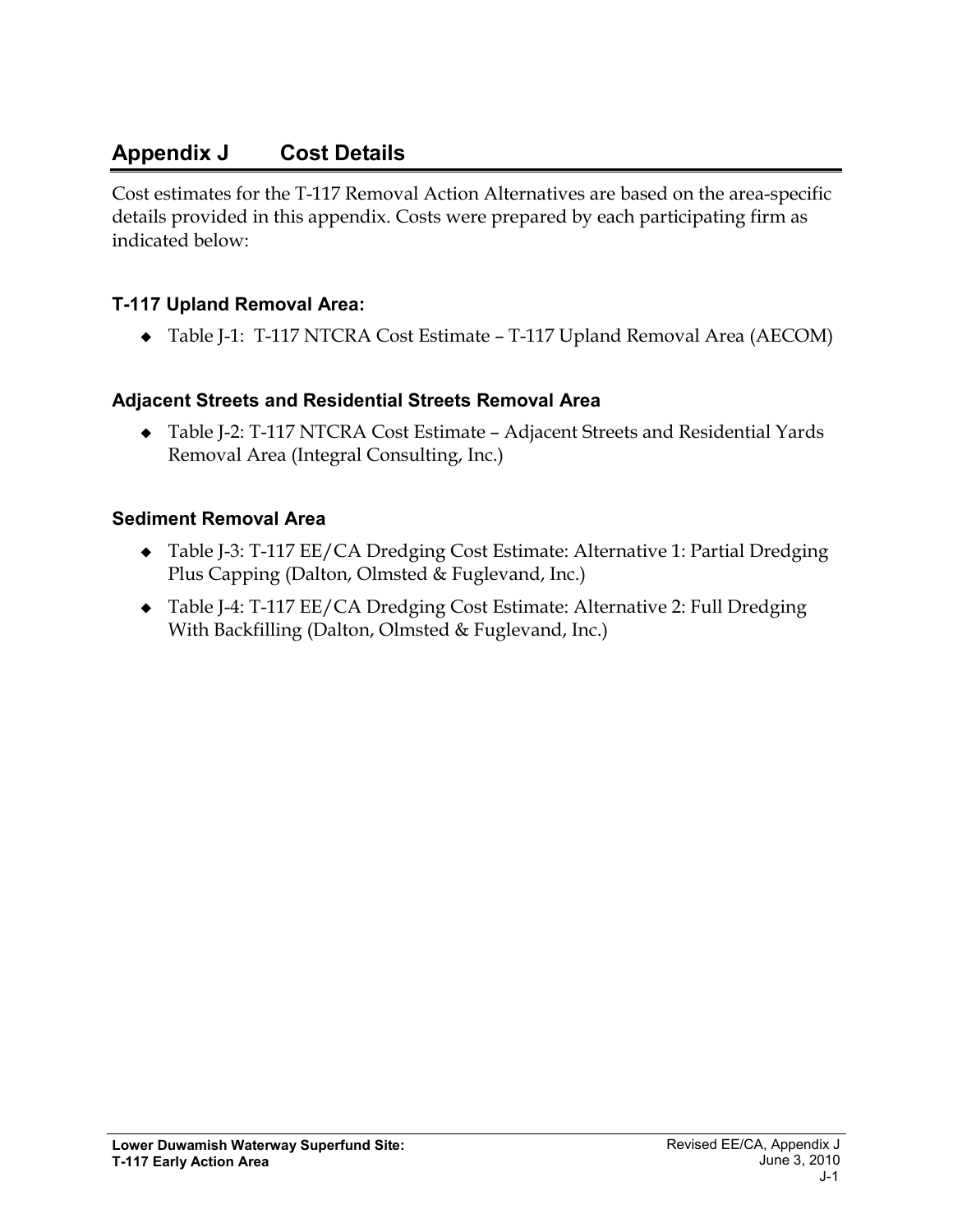total construction cost not including

- Includes temporary and silt fences, ent and abatement, building and posal, well abandonment and replacement, and sheetpile installation.
- installation, Mob/demob,
- the water treatment system, sand rental, analytical and POTW

-1.5 cy tracked excavator; load oosal. Excavation production will be rdination w/public, confirmation

- time, but does not include standby  $\sqrt{6}$  for all calcs.
- time, but does not include standby on entire >50 ppm excavation<br>bils.
- 

nd specs, construction estimate.

bid/contract administration, cost mitting, legal, construction

 $r$  review, design modifications, struction survey, construction umentation, O&M manual, record

Indirect and excluded the disposal quote and excluded<br>gits

|                       | <b>COST COMPONENT</b>                         | <b>UNIT</b> | <b>QUANTITY</b> | <b>UNIT COST</b>                             | <b>TOTAL COST</b>          | <b>SOURCE</b>                                           | <b>COMMENTS</b>                                                                                                                                                                                                                |
|-----------------------|-----------------------------------------------|-------------|-----------------|----------------------------------------------|----------------------------|---------------------------------------------------------|--------------------------------------------------------------------------------------------------------------------------------------------------------------------------------------------------------------------------------|
| <b>DIRECT COSTS</b>   |                                               |             |                 |                                              |                            |                                                         |                                                                                                                                                                                                                                |
|                       | Mobilization/Demobilization                   | LS          |                 | \$212,000                                    | \$212,000                  | Based on TCRA<br>mob/demob cost                         | Calculated as a percentage of total construction cost not inc<br>waste and water disposal costs<br>Includes temporary facilities and controls, security and silt fe                                                            |
| 2 Site Preparation    |                                               | LS          |                 | \$2,426,000                                  | \$2,426,000                | Contractor estimate                                     | hazardouis materials assessment and abatement, building a<br>site demolition, loading and disposal, well abandonment and<br>replacement, and sheetpile installation.<br>Includes well system and pump installation, Mob/demob, |
| Operation             | Well Point Dewatering system Installation and | LS          |                 | \$382,249                                    | \$382,000                  | Previous project<br>costs                               | maintenance, and operation of the water treatment system,<br>and carbon replacement, tank rental, analytical and POTW<br>treatment cost.                                                                                       |
|                       | 4 Excavation and Disposal                     |             |                 |                                              |                            |                                                         | Assume staged excavation w/~1.5 cy tracked excavator; loa                                                                                                                                                                      |
|                       | 4a Excavation and stockpiling                 | <b>CY</b>   | 36,924          | \$33                                         | \$1,235,000                | <b>TCRA cost</b>                                        | directly onto haul trucks for disposal. Excavation production<br>constrained by site access, coordination w/public, confirmati<br>sampling, and likely standby time.                                                           |
|                       | 4b Hauling and Disposal (>1, < 50ppm)         | <b>TN</b>   | 48,489          | \$55                                         | \$2,667,000                | Quote from Waste<br>Management                          | Cost estimate includes loading time, but does not include st<br>time. Assume soil = $1.6$ tons/cy for all calcs.                                                                                                               |
|                       | 4c Hauling and Disposal (>50 ppm)             | <b>TN</b>   | 6,240           | \$209                                        | \$1,307,000                | Quote from Waste<br>Management                          | Cost estimate includes loading time, but does not include sta<br>time. Volume estimate based on entire >50 ppm excavation<br>prism excluding 2006 TCRA soils.                                                                  |
|                       | 4d Structural Backfill (Haul and Place)       | <b>TN</b>   | 29,163          | \$40<br><b>Capital Costs</b>                 | \$1,167,000<br>\$9,396,000 | <b>TCRA cost</b>                                        | Volume estimate based on backfilling to 14 mllw.                                                                                                                                                                               |
|                       | 5 Confirmation Sampling                       | LS          |                 | \$100,000                                    | \$100,000                  | Previous Project<br>Experience and<br><b>TCRA costs</b> |                                                                                                                                                                                                                                |
|                       | 6 Longterm Monitoring                         | <b>LS</b>   |                 | \$100,000                                    | \$100,000                  | Previous project<br>experience                          |                                                                                                                                                                                                                                |
| 7 Contingency         |                                               | <b>LS</b>   | 50.0%           | of Capital + O&M                             | \$4,798,000                |                                                         | Contingency costs are applied to capital costs, confirmation<br>sampling, and longterm monitoring.                                                                                                                             |
|                       |                                               |             |                 | Total Direct Costs (Capital + O&M)           | \$14,394,000               |                                                         |                                                                                                                                                                                                                                |
| <b>INDIRECT COSTS</b> |                                               |             |                 |                                              |                            |                                                         |                                                                                                                                                                                                                                |
| 8 Design              |                                               | <b>LS</b>   | 6%              | of Direct Costs                              | \$864,000                  | EPA, 2000                                               | Data, planning, design, plans and specs, construction estim                                                                                                                                                                    |
|                       | 9 Project Management                          | <b>LS</b>   | 5%              | of Direct Costs                              | \$720,000                  | EPA, 2001                                               | Planning, community relations, bid/contract administration, or<br>and performance reporting, permitting, legal, construction<br>completion report<br>Submittal review, change order review, design modifications               |
|                       | 10 Construction Quality Assurance/Management  | <b>LS</b>   | 6%              | of Direct Costs                              | \$864,000                  | EPA, 2002                                               | construction observations, construction survey, construction<br>schedule tracking, QA/QC documentation, O&M manual, re<br>drawings.                                                                                            |
| 11 Air Monitoring     |                                               | <b>LS</b>   | 4%              | of Direct Costs                              | \$576,000                  |                                                         |                                                                                                                                                                                                                                |
| 12 Agency Oversight   |                                               | LS          | 10%             | of Direct Costs                              | \$1,439,000                | Based on TCRA<br>percentage of 13%                      | Agency oversight                                                                                                                                                                                                               |
|                       |                                               |             |                 | <b>TOTAL INDIRECT COSTS:</b>                 | \$4,462,000                |                                                         |                                                                                                                                                                                                                                |
|                       |                                               |             |                 | SUBTOTAL (DIRECT + INDIRECT COSTS):          | \$18,856,000               |                                                         |                                                                                                                                                                                                                                |
| 13 State Tax          |                                               | <b>LS</b>   | 9.0%            | of Direct and<br>Indirect                    | \$1,229,000                |                                                         | Sales tax is already included in the disposal quote and exclu<br>from this calculation.                                                                                                                                        |
|                       |                                               |             |                 | TOTAL ESTIMATED PROJECT COST (T-117 UPLAND): | \$20,100,000               |                                                         | Rounded to three significant digits                                                                                                                                                                                            |

**Reference**

EPA, 2000. A Guide to Developing and Documenting Cost Estimates During the Feasibility Study. EPA 540-R-00-002. OSWER 9355.0-75

### **Table J-1. T-117 NTCRA EE/CA COST ESTIMATE - UPLAND**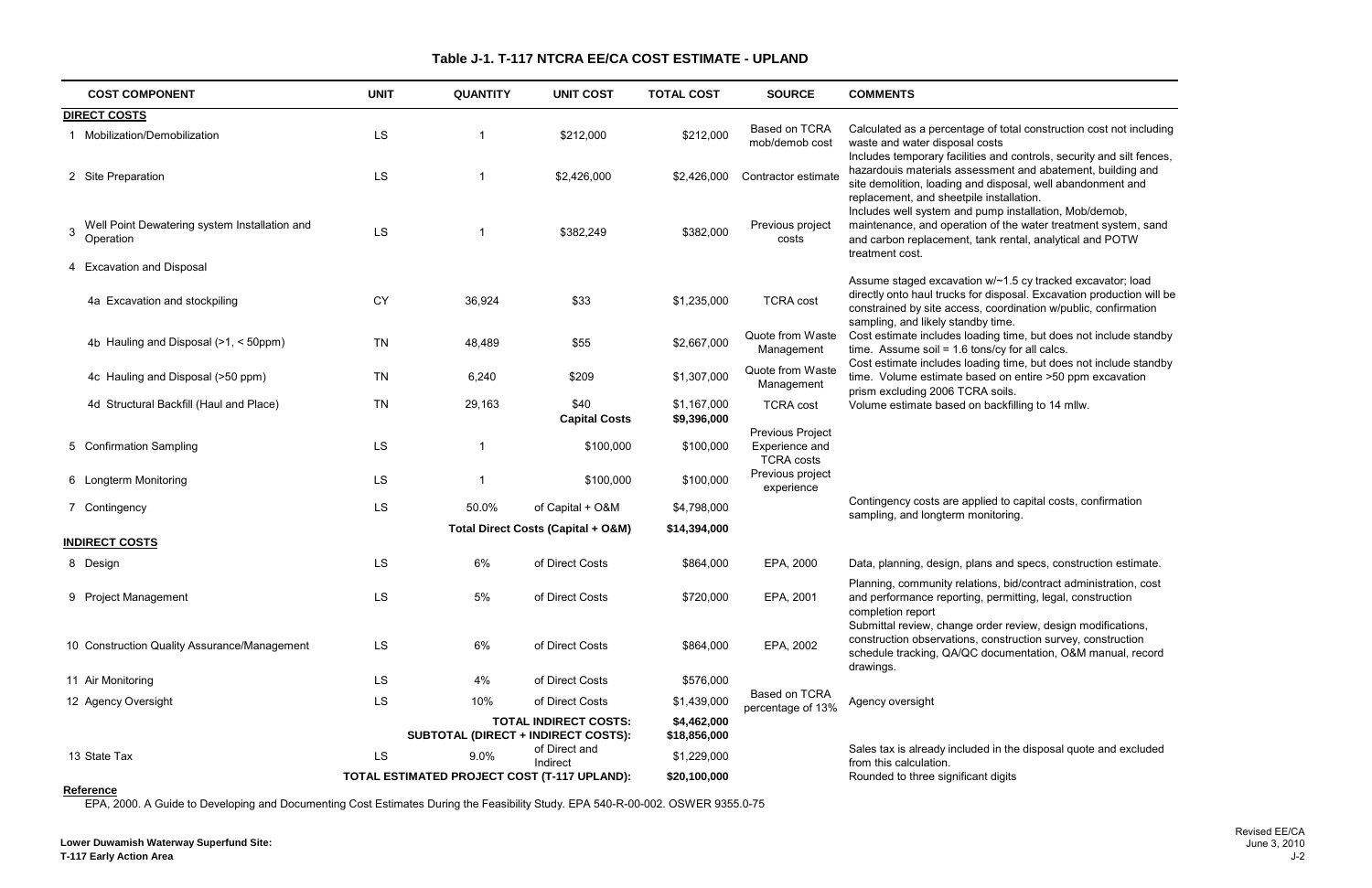# **Table J-2. T-117 NTCRA EE/CA COST ESTIMATE - ADJACENT STREETS & RESIDENTIAL YARDS**

#### **COST SOURCE ASSUMPTIONS/NOTES**

| <b>COMPONENT</b>                                                                                                    | <b>UNIT</b> | <b>QUANTITY</b> | <b>UNIT COST</b> | <b>TOTAL</b><br><b>COST</b> | <b>SOURCE</b>                              | <b>ASSUMPTIONS/NOTES</b>                                                                                                                                                                                                                                                                                                                                                                                              |
|---------------------------------------------------------------------------------------------------------------------|-------------|-----------------|------------------|-----------------------------|--------------------------------------------|-----------------------------------------------------------------------------------------------------------------------------------------------------------------------------------------------------------------------------------------------------------------------------------------------------------------------------------------------------------------------------------------------------------------------|
| <b>DIRECT COSTS (Excluding Stormwater Improvements)</b>                                                             |             |                 |                  |                             |                                            |                                                                                                                                                                                                                                                                                                                                                                                                                       |
| 1 Mobilization/Demobilization (% of total capital costs)                                                            | 7.50%       |                 | $\blacksquare$   |                             | \$195,728 Engineer's Estimate              | Includes mob/demob of equipment and crew; project management, construction work plans,<br>permits, bonds, insurance.                                                                                                                                                                                                                                                                                                  |
| 2 Construction Engineering and Surveying<br>3 Site Preparation                                                      | LS          |                 | \$35,000         |                             | \$35,000 Engineer's Estimate               | Includes submittals, backfill material testing, compaction testing, surveying                                                                                                                                                                                                                                                                                                                                         |
| 3a Traffic Control and Fencing                                                                                      | <b>LS</b>   |                 | \$30,000         |                             | \$30,000 Engineer's Estimate               | Traffic control plan for residents as well as trucks entering and leaving the site; signage and<br>flaggers. Provide construction fencing around excavation areas and any stockpiled material.<br>Assume 4-6 week construction period @ \$1000/wk.                                                                                                                                                                    |
| 3b Site Facilities                                                                                                  | <b>LS</b>   |                 | \$20,000         | \$20,000                    | Engineer's estimate,<br>Means (2006)       | Setting up site trailer, utilities, equipment laydown, soil processing for 4-6 wks @ \$750/wk                                                                                                                                                                                                                                                                                                                         |
| <b>4 Environmental Controls</b>                                                                                     | LS          |                 | \$100,000        |                             | \$100,000 Contractor estimate              | Includes decon pad/operation, air monitoring, erosion/sediment control, stormwater<br>management, ppe gear, dust control, dewatering, etc.                                                                                                                                                                                                                                                                            |
| <b>Excavation and Disposal</b><br>5 Adjacent Streets (within City ROW including parking strips on S Cloverdale St.) |             |                 |                  |                             |                                            |                                                                                                                                                                                                                                                                                                                                                                                                                       |
| 5a Excavation and Stockpiling                                                                                       | <b>CY</b>   | 8300            | \$33             |                             | \$273,900 Engineer's Estimate              | Assume staged excavation w/~1.5 cy tracked excavator; load directly onto haul trucks for off-<br>site disposal. Excavation production will be constrained by site access, coordination w/public,<br>confirmation sampling, standby time. Excavation volume includes soil exceeding 1 ppm PCBs,<br>asphalt pavement, and base material.                                                                                |
| 5b Shoring                                                                                                          | LS          |                 | \$15,000         | \$15,000                    | RS Means, Engineer's<br>Estimate           | Includes provisions for temporary shoring of excavations adjacent to structures and utilties.<br>Assume temporary shoring will include steel sheeting, trench boxes, or other bracing.                                                                                                                                                                                                                                |
| 5c Hauling and Disposal (PCBs >1, < 50ppm)                                                                          | <b>TN</b>   | 11900           | \$55             |                             | \$654,500 WM Quote                         | Assume avg wt of soils = 1.6 tons/cy. Disposal volume includes soil >1 ppm, <50 ppm. Subtitle<br>D landfill dispsoal. Quote from WM (provided by ENSR 5/12/08)<br>Soil exceeding or equal to 50 ppm segregated for waste characterization sampling. Assumes                                                                                                                                                           |
| 5d Hauling and Disposal (PCBs ≥50 ppm)                                                                              | <b>TN</b>   | 1400            | \$209            |                             | \$292,600 WM Quote                         | all segregated material will be classified as hazardous waste, requiring disposal @ Subtitle C<br>landfill.                                                                                                                                                                                                                                                                                                           |
| 5e Structural Backfill (Haul and Place)                                                                             | <b>TN</b>   | 8500            | \$40             |                             | \$340,000 Engineer's Estimate              | Excavations to be backfilled in stages with clean granular fill, placed in ~9-inch lifts and<br>compacted in prep for new pavement. Backfill production will be impacted by access and<br>sampling coordination constraints                                                                                                                                                                                           |
| 6 Yards (For Yards and other Decision Units (DUs))                                                                  |             |                 |                  |                             |                                            |                                                                                                                                                                                                                                                                                                                                                                                                                       |
| Excavation and Stockpiling (Difficult Excavation)<br>6a                                                             | CY          | 1700            | \$83             | \$140,250                   | Engineer's Estimate and<br><b>RS Means</b> | Assume difficult excavation due to obstructions. Excavation will be completed using small<br>equipment and hand shovels. Material will transferred onto haul trucks for off-site disposal.<br>Excavation production will be constrained by site access, coordination w/public, confirmation<br>sampling, standby time. Excavation volume includes soil exceeding the RvAL of 1 ppm PCBs<br>and grass/lawn at surface. |
| Hauling and Disposal (PCBs >1, < 50ppm)<br>6b                                                                       | <b>TN</b>   | 2700            | \$55             |                             | \$148,500 WM Quote                         | Assume avg wt of soils = 1.6 tons/cy. Disposal volume includes soil >1 ppm, <50 ppm. Subtitle<br>D landfill dispsoal. Quote from WM (provided by ENSR 5/12/08)<br>Soil exceeding or equal to 50 ppm segregated for waste characterization sampling. Assumes                                                                                                                                                           |
| Hauling and Disposal (PCBs ≥50 ppm)<br>6c                                                                           | <b>TN</b>   | $\mathbf 0$     | \$209            |                             | \$0 WM Quote                               | all segregated material will be classified as hazardous waste, requiring disposal @ Subtitle C<br>landfill.                                                                                                                                                                                                                                                                                                           |
| 7 Restoration of Streets and Parking Strips Following Removal Action                                                |             |                 |                  |                             |                                            |                                                                                                                                                                                                                                                                                                                                                                                                                       |
| 7a Base Course (Haul and Place)                                                                                     | <b>TN</b>   | 1900            | \$40             | \$76,000                    | Engineer's Estimate,<br>Tucci and Sons     | Volume based on 6-inch thick compacted granular base coarse.                                                                                                                                                                                                                                                                                                                                                          |
| 7b Asphalt Pavement                                                                                                 | <b>TN</b>   | 2900            | \$90             | \$261,000                   | Engineer's Estimate,<br>Tucci and Sons     | Assumes up to 9-inch thick asphalt pavement. Unit cost from Tucci and Sons 2008. 2.1 TN/CY<br>in place measure - per Contractor                                                                                                                                                                                                                                                                                       |
| 7c Furnish and Place Topsoil                                                                                        | SY          | 200             | \$5              |                             | \$1,000 RS Means                           | Assume 6-inch thick layer of topsoil over all areas where sod is applied.                                                                                                                                                                                                                                                                                                                                             |
| 7d Sodding, 1 inch, 1000 SF<br>8 Restoration of Yards and other DUs Following Removal Action                        | <b>MSF</b>  | $\overline{2}$  | \$500            |                             | \$1,000 RS Means                           | Based on replacement parking strips via sodding                                                                                                                                                                                                                                                                                                                                                                       |
| 8a Structural Backfill (Haul and Place)                                                                             | <b>CY</b>   | 1655            | \$40             | \$66,200                    |                                            |                                                                                                                                                                                                                                                                                                                                                                                                                       |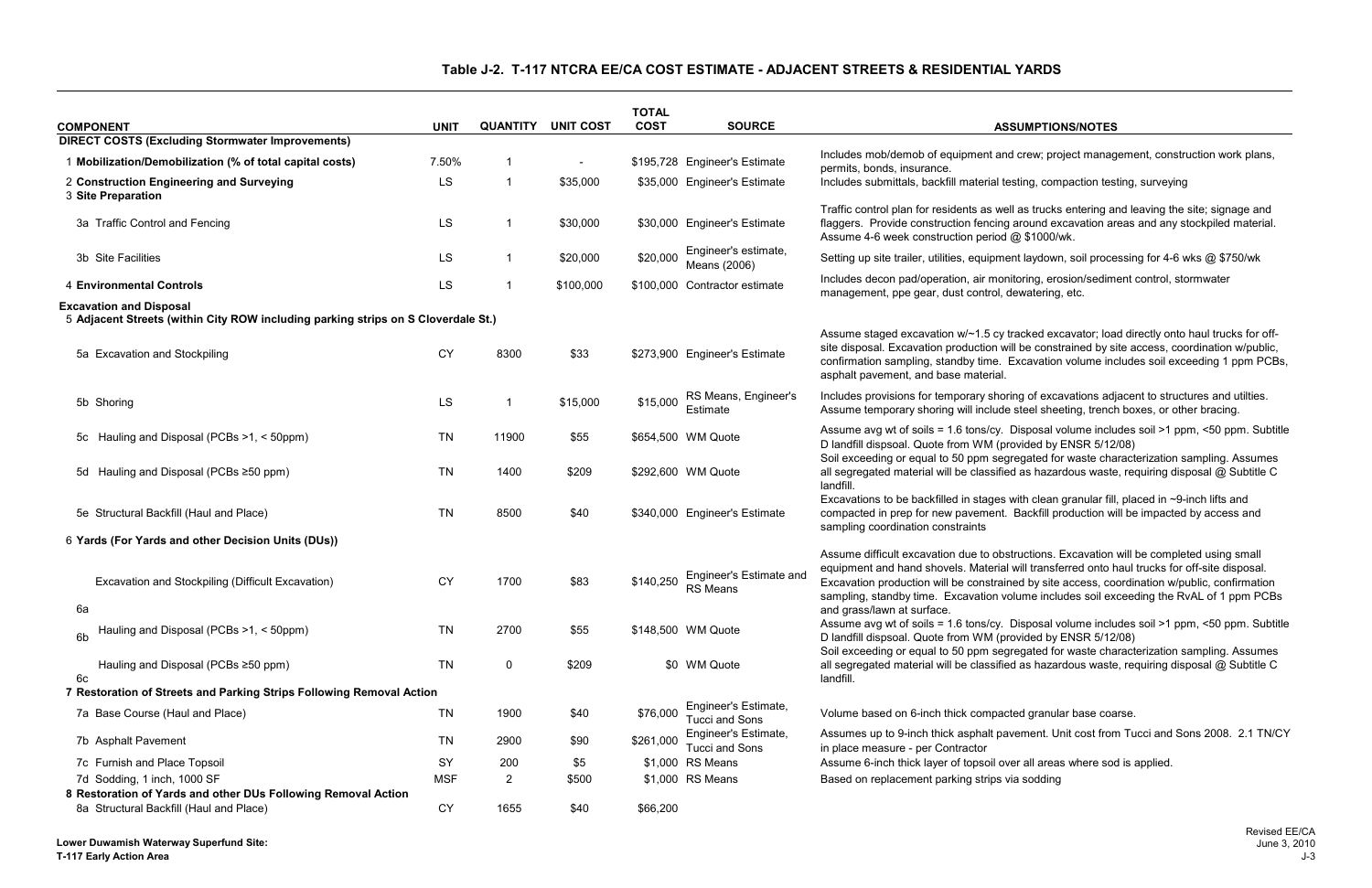# **Table J-2. T-117 NTCRA EE/CA COST ESTIMATE - ADJACENT STREETS & RESIDENTIAL YARDS**

#### **COST SOURCE ASSUMPTIONS/NOTES**

| <b>T COMPONENT</b>                                                                                                  | <b>UNIT</b> | <b>QUANTITY</b> | <b>UNIT COST</b>         | <b>TOTAL</b><br><b>COST</b> | <b>SOURCE</b>                                 | <b>ASSUMPTIONS/NOTES</b>                                                                                                                                                                                                                                                                                                                                                                                              |
|---------------------------------------------------------------------------------------------------------------------|-------------|-----------------|--------------------------|-----------------------------|-----------------------------------------------|-----------------------------------------------------------------------------------------------------------------------------------------------------------------------------------------------------------------------------------------------------------------------------------------------------------------------------------------------------------------------------------------------------------------------|
| <b>DIRECT COSTS (Excluding Stormwater Improvements)</b>                                                             |             |                 |                          |                             |                                               |                                                                                                                                                                                                                                                                                                                                                                                                                       |
| 1 Mobilization/Demobilization (% of total capital costs)                                                            | 7.50%       | -1              | $\overline{\phantom{a}}$ |                             | \$195,728 Engineer's Estimate                 | Includes mob/demob of equipment and crew; project management, construction work plans,<br>permits, bonds, insurance.                                                                                                                                                                                                                                                                                                  |
| 2 Construction Engineering and Surveying<br>3 Site Preparation                                                      | LS          | -1              | \$35,000                 |                             | \$35,000 Engineer's Estimate                  | Includes submittals, backfill material testing, compaction testing, surveying                                                                                                                                                                                                                                                                                                                                         |
| 3a Traffic Control and Fencing                                                                                      | <b>LS</b>   |                 | \$30,000                 |                             | \$30,000 Engineer's Estimate                  | Traffic control plan for residents as well as trucks entering and leaving the site; signage and<br>flaggers. Provide construction fencing around excavation areas and any stockpiled material.<br>Assume 4-6 week construction period @ \$1000/wk.                                                                                                                                                                    |
| 3b Site Facilities                                                                                                  | LS          |                 | \$20,000                 | \$20,000                    | Engineer's estimate,<br>Means (2006)          | Setting up site trailer, utilities, equipment laydown, soil processing for 4-6 wks @ \$750/wk                                                                                                                                                                                                                                                                                                                         |
| <b>4 Environmental Controls</b>                                                                                     | LS          |                 | \$100,000                |                             | \$100,000 Contractor estimate                 | Includes decon pad/operation, air monitoring, erosion/sediment control, stormwater<br>management, ppe gear, dust control, dewatering, etc.                                                                                                                                                                                                                                                                            |
| <b>Excavation and Disposal</b><br>5 Adjacent Streets (within City ROW including parking strips on S Cloverdale St.) |             |                 |                          |                             |                                               |                                                                                                                                                                                                                                                                                                                                                                                                                       |
|                                                                                                                     |             |                 |                          |                             |                                               | Assume staged excavation w/~1.5 cy tracked excavator; load directly onto haul trucks for off-                                                                                                                                                                                                                                                                                                                         |
| 5a Excavation and Stockpiling                                                                                       | <b>CY</b>   | 8300            | \$33                     |                             | \$273,900 Engineer's Estimate                 | site disposal. Excavation production will be constrained by site access, coordination w/public,<br>confirmation sampling, standby time. Excavation volume includes soil exceeding 1 ppm PCBs,<br>asphalt pavement, and base material.                                                                                                                                                                                 |
| 5b Shoring                                                                                                          | LS          |                 | \$15,000                 | \$15,000                    | RS Means, Engineer's<br>Estimate              | Includes provisions for temporary shoring of excavations adjacent to structures and utilties.<br>Assume temporary shoring will include steel sheeting, trench boxes, or other bracing.                                                                                                                                                                                                                                |
| 5c Hauling and Disposal (PCBs >1, < 50ppm)                                                                          | <b>TN</b>   | 11900           | \$55                     |                             | \$654,500 WM Quote                            | Assume avg wt of soils = 1.6 tons/cy. Disposal volume includes soil >1 ppm, <50 ppm. Subtitle<br>D landfill dispsoal. Quote from WM (provided by ENSR 5/12/08)<br>Soil exceeding or equal to 50 ppm segregated for waste characterization sampling. Assumes                                                                                                                                                           |
| 5d Hauling and Disposal (PCBs ≥50 ppm)                                                                              | <b>TN</b>   | 1400            | \$209                    |                             | \$292,600 WM Quote                            | all segregated material will be classified as hazardous waste, requiring disposal @ Subtitle C<br>landfill.                                                                                                                                                                                                                                                                                                           |
| 5e Structural Backfill (Haul and Place)                                                                             | <b>TN</b>   | 8500            | \$40                     |                             | \$340,000 Engineer's Estimate                 | Excavations to be backfilled in stages with clean granular fill, placed in ~9-inch lifts and<br>compacted in prep for new pavement. Backfill production will be impacted by access and<br>sampling coordination constraints                                                                                                                                                                                           |
| 6 Yards (For Yards and other Decision Units (DUs))                                                                  |             |                 |                          |                             |                                               |                                                                                                                                                                                                                                                                                                                                                                                                                       |
| Excavation and Stockpiling (Difficult Excavation)<br>6a                                                             | CY          | 1700            | \$83                     | \$140,250                   | Engineer's Estimate and<br><b>RS Means</b>    | Assume difficult excavation due to obstructions. Excavation will be completed using small<br>equipment and hand shovels. Material will transferred onto haul trucks for off-site disposal.<br>Excavation production will be constrained by site access, coordination w/public, confirmation<br>sampling, standby time. Excavation volume includes soil exceeding the RvAL of 1 ppm PCBs<br>and grass/lawn at surface. |
| Hauling and Disposal (PCBs >1, < 50ppm)<br>6 <sub>b</sub>                                                           | <b>TN</b>   | 2700            | \$55                     |                             | \$148,500 WM Quote                            | Assume avg wt of soils = 1.6 tons/cy. Disposal volume includes soil >1 ppm, <50 ppm. Subtitle<br>D landfill dispsoal. Quote from WM (provided by ENSR 5/12/08)<br>Soil exceeding or equal to 50 ppm segregated for waste characterization sampling. Assumes                                                                                                                                                           |
| Hauling and Disposal (PCBs ≥50 ppm)<br>6c                                                                           | <b>TN</b>   | $\mathbf 0$     | \$209                    |                             | \$0 WM Quote                                  | all segregated material will be classified as hazardous waste, requiring disposal @ Subtitle C<br>landfill.                                                                                                                                                                                                                                                                                                           |
| 7 Restoration of Streets and Parking Strips Following Removal Action                                                |             |                 |                          |                             |                                               |                                                                                                                                                                                                                                                                                                                                                                                                                       |
| 7a Base Course (Haul and Place)                                                                                     | <b>TN</b>   | 1900            | \$40                     | \$76,000                    | Engineer's Estimate,<br><b>Tucci and Sons</b> | Volume based on 6-inch thick compacted granular base coarse.                                                                                                                                                                                                                                                                                                                                                          |
| 7b Asphalt Pavement                                                                                                 | <b>TN</b>   | 2900            | \$90                     | \$261,000                   | Engineer's Estimate,<br>Tucci and Sons        | Assumes up to 9-inch thick asphalt pavement. Unit cost from Tucci and Sons 2008. 2.1 TN/CY<br>in place measure - per Contractor                                                                                                                                                                                                                                                                                       |
| 7c Furnish and Place Topsoil                                                                                        | SY          | 200             | \$5                      |                             | \$1,000 RS Means                              | Assume 6-inch thick layer of topsoil over all areas where sod is applied.                                                                                                                                                                                                                                                                                                                                             |
| 7d Sodding, 1 inch, 1000 SF                                                                                         | <b>MSF</b>  | $\overline{2}$  | \$500                    |                             | \$1,000 RS Means                              | Based on replacement parking strips via sodding                                                                                                                                                                                                                                                                                                                                                                       |
| 8 Restoration of Yards and other DUs Following Removal Action<br>8a Structural Backfill (Haul and Place)            | <b>CY</b>   | 1655            | \$40                     | \$66,200                    |                                               |                                                                                                                                                                                                                                                                                                                                                                                                                       |
|                                                                                                                     |             |                 |                          |                             |                                               |                                                                                                                                                                                                                                                                                                                                                                                                                       |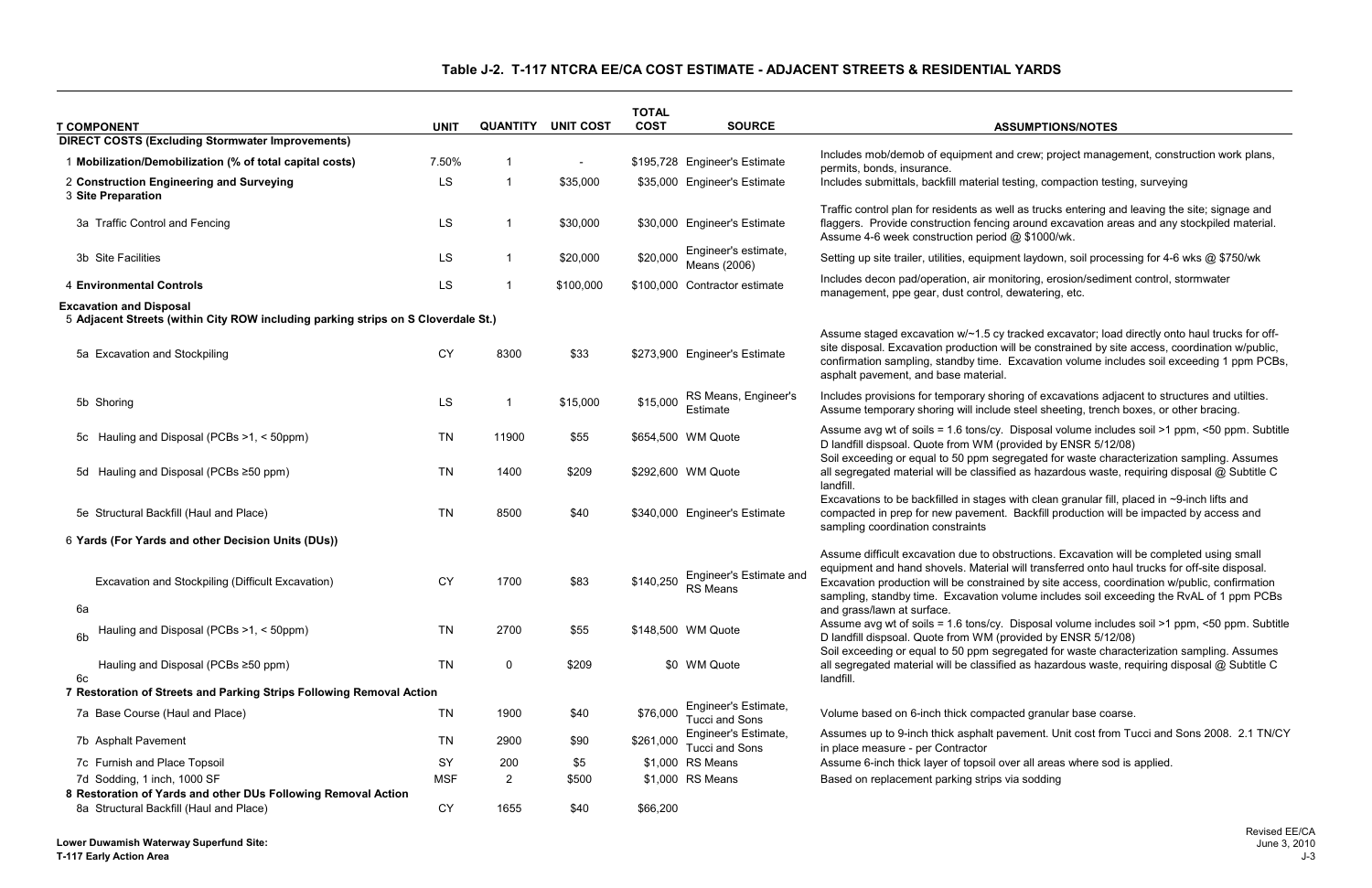#### **SSUMPTIONS/NOTES**

- ing, etc. to restore yards to existing conditions.
- ver all areas where sod is applied.
- 
- oth sides of S Cloverdale Street, and south side of Dallas

- equired for steep slope between upper and lower S
- I reporting.
- MIS sampling protocol for Decision Units similar to des provisions for PCB and dioxin/furan analysis, fast validation, and reporting.
- I O&M or performance monitoring for Adjacent Streets I to unrestricted land use. Assume 5-yr project review to Sediment removal action.<br>ital costs, confirmation sampling, and long-term
- 
- **permitting support, construction completion report**  $\theta$
- 
- **Disposal costs are excluded from tax base.**
- of stormwater collection system following remedial action. ts (direct & indirect) for stormwater system from draft 2006 (per year) to account for 2006 to 2009 inflation.

### **Table J-2, continued. T-117 NTCRA EE/CA COST ESTIMATE - ADJACENT STREETS & RESIDENTIAL YARDS**

| <b>T COMPONENT</b>                                                                                                              |                       | <b>QUANTITY</b> | <b>UNIT COST</b>                                                                     | <b>TOTAL</b><br><b>COST</b> | <b>SOURCE</b>                                  | <b>ASSUMPTIONS/NOTES</b>                                                                                                                                                                                                                                                        |
|---------------------------------------------------------------------------------------------------------------------------------|-----------------------|-----------------|--------------------------------------------------------------------------------------|-----------------------------|------------------------------------------------|---------------------------------------------------------------------------------------------------------------------------------------------------------------------------------------------------------------------------------------------------------------------------------|
| 8b Miscelleaneous Landscaping                                                                                                   | <b>UNIT</b><br>Per Yd | 6               | \$2,000                                                                              |                             | \$12,000 Engineer's Estimate                   | Assumes replacement of plants, fencing, etc. to restore yards to existing conditions.                                                                                                                                                                                           |
| 8c Furnish and Place Topsoil                                                                                                    | SY                    | 2700            | \$5                                                                                  |                             | \$13,500 RS Means                              | Assume 6-inch thick layer of topsoil over all areas where sod is applied.                                                                                                                                                                                                       |
| 8d Sodding, 1 inch, 1000 SF                                                                                                     | <b>MSF</b>            | 24              | \$500                                                                                |                             | \$12,000 RS Means                              | Based on replacement of all decision units via sodding                                                                                                                                                                                                                          |
| 8e Sidewalk Reconstruction                                                                                                      | SY                    | 350             | \$15                                                                                 | \$5,250                     | RS Means, Engineer's<br>Estimate               | Assume sidewalk reconstruction on both sides of S Cloverdale Street, and south side of<br>Avenue.                                                                                                                                                                               |
| 8f Guardrail                                                                                                                    | LF                    | 800             | \$15                                                                                 | \$12,000                    | RS Means, Engineer's<br>Estimate               | Replace guardrail along upper Donovan Street.                                                                                                                                                                                                                                   |
| 8g Retaining wall                                                                                                               | <b>SF</b>             | 4000            | \$25                                                                                 | \$100,000                   | RS Means, Engineer's<br>Estimate               | Assume that a retaining wall will be required for steep slope between upper and lower &<br>Donovan St.                                                                                                                                                                          |
|                                                                                                                                 |                       |                 | <b>SUBTOTAL (Capital Costs)</b>                                                      | \$2,810,000                 |                                                |                                                                                                                                                                                                                                                                                 |
| 9 Confirmation Sampling                                                                                                         |                       |                 |                                                                                      |                             |                                                |                                                                                                                                                                                                                                                                                 |
| 9a Point Sampling                                                                                                               |                       | 100             | \$2,250                                                                              |                             | \$225,000 Engineer's Estimate                  | Sampling cost includes provisions for PCB and dioxin/furan analysis, fast turnaround of<br>selected samples, data validation, and reporting.<br>Assume confirmation sampling uses MIS sampling protocol for Decision Units similar to                                           |
| 9b MIS Sampling                                                                                                                 |                       | 30              | \$3,500                                                                              |                             | \$105,000 Engineer's Estimate                  | characterization. Sampling cost includes provisions for PCB and dioxin/furan analysis,<br>turnaround of selected samples, data validation, and reporting.<br>Assume no long-term NTCRA-related O&M or performance monitoring for Adjacent Str                                   |
| 10 Long-Term O & M, Performance Monitoring                                                                                      |                       |                 |                                                                                      |                             |                                                | and Residential Yards, given removal to unrestricted land use. Assume 5-yr project revi<br>be covered under T-117 Upland and Sediment removal action.                                                                                                                           |
| 11 Contingency (50% Direct Costs)                                                                                               | 0.5                   |                 |                                                                                      |                             | \$1,570,000 EPA 540-R-00-002                   | Contingency costs are applied to capital costs, confirmation sampling, and long-term<br>monitoring.                                                                                                                                                                             |
|                                                                                                                                 |                       |                 | SUBTOTAL (Direct Costs) \$4,710,000                                                  |                             |                                                |                                                                                                                                                                                                                                                                                 |
| <b>INDIRECT COSTS</b><br><b>12 Coordination with Residents</b>                                                                  | LS                    |                 | \$50,000                                                                             |                             | \$50,000 Engineer's Estimate                   |                                                                                                                                                                                                                                                                                 |
| 13 Remedial Design (% of total direct costs)                                                                                    | 6%                    |                 |                                                                                      |                             | \$282,600 EPA 540-R-00-002                     |                                                                                                                                                                                                                                                                                 |
|                                                                                                                                 | 5%                    |                 |                                                                                      |                             | \$235,500 EPA 540-R-00-002                     | Includes bid/contract admin, legal and permitting support, construction completion report                                                                                                                                                                                       |
| 14 Project Management (% of total direct costs)                                                                                 |                       |                 |                                                                                      |                             |                                                |                                                                                                                                                                                                                                                                                 |
| <b>Construction Management/ Quality Assurance Support</b><br>15 (% of total direct costs)                                       | 6%                    |                 |                                                                                      |                             | \$282,600 EPA 540-R-00-002                     | Contractor submittal reviews, QA field monitoring, completion reporting.                                                                                                                                                                                                        |
| <b>16 Air Monitoring</b>                                                                                                        | LS                    |                 | \$112,400                                                                            |                             | \$112,400 Engineer's Estimate                  | Assumed 4% of capital costs                                                                                                                                                                                                                                                     |
| 17 Agency Oversight (% of total direct costs)                                                                                   | 10%                   |                 |                                                                                      |                             | \$471,000 Engineer's Estimate                  |                                                                                                                                                                                                                                                                                 |
| 18 State Tax<br>TOTAL ESTIMATED PROJECT COST (STREETS AND YARDS): \$6,600,000                                                   |                       |                 | TOTAL INDIRECT COSTS: \$1,434,100<br>SUBTOTAL (DIRECT + INDIRECT COSTS): \$6,144,100 | \$454,365                   |                                                | Applied to total indirect + direct costs. Disposal costs are excluded from tax base.<br>Rounded to two significant digits                                                                                                                                                       |
| <b>STORMWATER IMPROVEMENTS</b>                                                                                                  |                       |                 |                                                                                      |                             |                                                |                                                                                                                                                                                                                                                                                 |
|                                                                                                                                 |                       |                 |                                                                                      |                             |                                                |                                                                                                                                                                                                                                                                                 |
| 19 Estimated Cost for Stormwater Collection System Restoration                                                                  | LS                    |                 |                                                                                      |                             | \$1,001,200 \$1,001,200 Integral 2006 Draft FS | Finished streets require replacement of stormwater collection system following remedia<br>Line item reflects total estimated costs (direct & indirect) for stormwater system from dra<br>FS for Adjacent Streets, adjusted 4% (per year) to account for 2006 to 2009 inflation. |
| TOTAL ESTIMATED COST - STORMWATER IMPROVEMENTS: \$1,001,200                                                                     |                       |                 |                                                                                      |                             |                                                |                                                                                                                                                                                                                                                                                 |
| <b>Reference</b>                                                                                                                |                       |                 | TOTAL COST (Including Stormwater Improvements): \$7,600,000                          |                             |                                                |                                                                                                                                                                                                                                                                                 |
| EPA, 2000. A Guide to Developing and Documenting Cost Estimates During the Feasibility Study. EPA 540-R-00-002. OSWER 9355.0-75 |                       |                 |                                                                                      |                             |                                                |                                                                                                                                                                                                                                                                                 |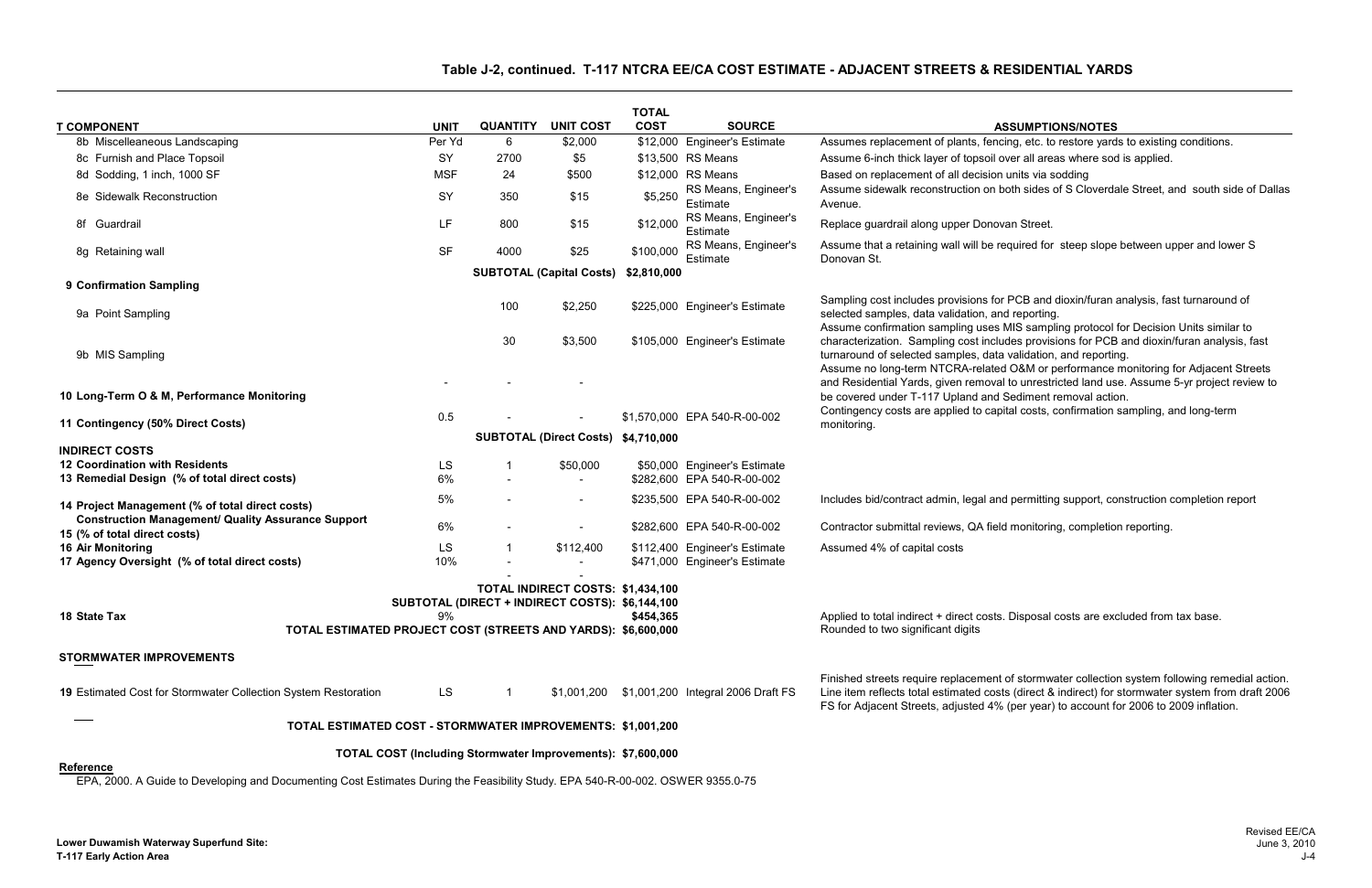W along mudflat. Assume 800 cy/day. Load onto ading facility located in Port of Seattle area.

and processing through upland water management

ges at a Port of Seattle area dock to trucks with 20' hasing and installing liners into containers. Assume

to Rabancoo Seattle transfer facility, landfill T&D. s/cy. Blended unit price to cover 75 tons of TSCA

rge to project site. Assume 70% gravel (2.5" minus)

g material throughout sediment remediation area, ume 800 cy/day.

% of capping cost. Plus monitoring events years 1, : of 5%<br>nation smpl & O&M

admin., cost and preformance reporting, permitting,

gn modifications, construction observations, tracking, QA/QC documentation, O&M manual,

| <b>QUANTITIES</b> | Dredging (CY) | 6,500 |
|-------------------|---------------|-------|
|                   | Capping (CY)  | 7,000 |

| <b>COST COMPONENT</b>                                                    | <b>UNIT</b> | <b>QUANTITY</b>             |           | UNIT COST TOTAL COST | <b>SOURCE</b> | <b>COMMENTS</b>                                                                                                                  |
|--------------------------------------------------------------------------|-------------|-----------------------------|-----------|----------------------|---------------|----------------------------------------------------------------------------------------------------------------------------------|
| <b>DIRECT COSTS</b>                                                      |             |                             |           |                      |               |                                                                                                                                  |
| 1. Mob/Demob                                                             |             |                             |           |                      |               |                                                                                                                                  |
| 1a. Dredging, Disposal, and Capping                                      | LS          |                             | \$117,000 | \$117,000            | Engineer Est. | Mechanical dredge/derrick, buckets, tug                                                                                          |
| 1b. Water management                                                     | LS          | $\overline{\mathbf{1}}$     | \$212,000 | \$212,000            | Engineer Est. | Tanks, piping, pumps, flexi floats, pump                                                                                         |
| 1c. Tempoary relocate portion of Marina                                  | LS          | $\overline{1}$              | \$75,000  | \$75,000             | Engineer Est. | Place Holder                                                                                                                     |
| 2. Open Water Dredging                                                   |             |                             |           |                      |               |                                                                                                                                  |
| 2a. Dredging                                                             | Daily Rate  | 8                           | \$20,200  | \$164,125            | Engineer Est. | 12 hr. day. Marina and wedge above 0' MLLW along mudflat. A<br>barges and deliver barges to sediment offloading facility located |
|                                                                          |             |                             |           |                      |               |                                                                                                                                  |
| 2b. Water management                                                     | Daily Rate  | 8                           | \$11,000  | \$89,375             | Engineer Est. | 12-hr day. Pump-off from sediment barge, and processing thro                                                                     |
|                                                                          |             |                             |           |                      |               | facility                                                                                                                         |
| 3. Sediment Offloading                                                   | Daily Rate  | 8                           | \$9,000   | \$73,125             | Engineer Est. | 10 hr. day. Offloading of sediment from barges at a Port of Sea                                                                  |
|                                                                          |             |                             |           |                      |               | containers on chassis. Work includes purchasing and installing                                                                   |
|                                                                          |             |                             |           |                      |               | \$60/liner and 24 tons per container.                                                                                            |
| 4. Landfill Disposal                                                     | Tons        | 9,750                       | \$50      | \$487,500            | Engineer Est. | Trucking of sediment from transload facility to Rabancoo Seattl                                                                  |
|                                                                          |             |                             |           |                      |               | Subtitle D Rabanco Quote. Assume 1.5 tons/cy. Blended unit                                                                       |
| 5. Capping of Aquatic Area                                               |             |                             |           |                      |               | and the rest as Subtitle D disposal.                                                                                             |
| 5a. Purchase and deliver                                                 | <b>CY</b>   | 7,000                       | \$35      | \$245,000            | Engineer Est. | Purchase sand and gravel and deliver on barge to project site.                                                                   |
|                                                                          |             |                             |           |                      |               |                                                                                                                                  |
| 5b. Place sand and gravel as                                             | Daily Rate  | 9                           | \$14,200  | \$124,250            | Engineer Est. | 12 hr. day. Place sand and gravel as capping material througho                                                                   |
|                                                                          |             |                             |           |                      |               | except marina. Assume min. 3-ft thick. Assume 800 cy/day.                                                                        |
|                                                                          |             | <b>Capital Costs</b>        |           | \$1,587,375          |               |                                                                                                                                  |
| 6. Confirmation Sampling                                                 | LS          |                             | \$100,000 | \$100,000            | Engineer Est. |                                                                                                                                  |
| 7. Long Term O&M for aquatic cap                                         | <b>LS</b>   |                             |           | \$330,000            | Engineer Est. | Present value. Maintenance at year 7 at 25% of capping cost.<br>3, 6, and 10 at \$75,000 each. Discount rate of 5%               |
| 8. Contingency                                                           | LS          |                             | 50%       | \$1,008,688          |               | Contingency applied to capitol costs, confirmation smpl & O&M                                                                    |
|                                                                          |             | <b>Total Direct Costs</b>   |           | \$3,026,063          |               |                                                                                                                                  |
| <b>INDIRECT COSTS</b>                                                    |             |                             |           |                      |               |                                                                                                                                  |
| 9. Project Management                                                    | $5\%$       |                             |           | \$151,303            | EPA 2001      | Planning, community relations, bid/contarct admin., cost and pr                                                                  |
|                                                                          |             |                             |           |                      |               | legal, const. completion rpt.                                                                                                    |
| 10. Remedial Design                                                      | 6%          |                             |           | \$181,564            | EPA 2000      | Data, planning, design, plans & specs, construction est.                                                                         |
| 11. Construction Management / QA Support                                 | 6%          |                             |           | \$181,564            | EPA 2002      | Submittal review, change order review, design modifications, o                                                                   |
|                                                                          |             |                             |           |                      |               | constructioin survey, construction schedule tracking, QA/QC do                                                                   |
|                                                                          |             |                             |           |                      |               | record drawings                                                                                                                  |
| 12. Agency Oversight                                                     | 10%         |                             |           | \$302,606            |               | Agency oversight.                                                                                                                |
| 13. WSST (not on landfill T&D)                                           | 9%          | <b>Total Indirect Costs</b> |           | \$206,533            |               | Sales tax on Total Direct Costs without Landfill Disposal                                                                        |
|                                                                          |             |                             |           | \$1,023,570          |               |                                                                                                                                  |
| <b>TOTAL ESTIMATED PROJECT COSTS (Rounded to two significant digits)</b> |             |                             |           | \$4,000,000          |               |                                                                                                                                  |
|                                                                          |             |                             |           |                      |               |                                                                                                                                  |

### **Table J-3. T-117 NTCRA EE/CA COST ESTIMATE - SEDIMENT ALTERNATIVE 1: PARTIAL DREDGING PLUS CAPPING**